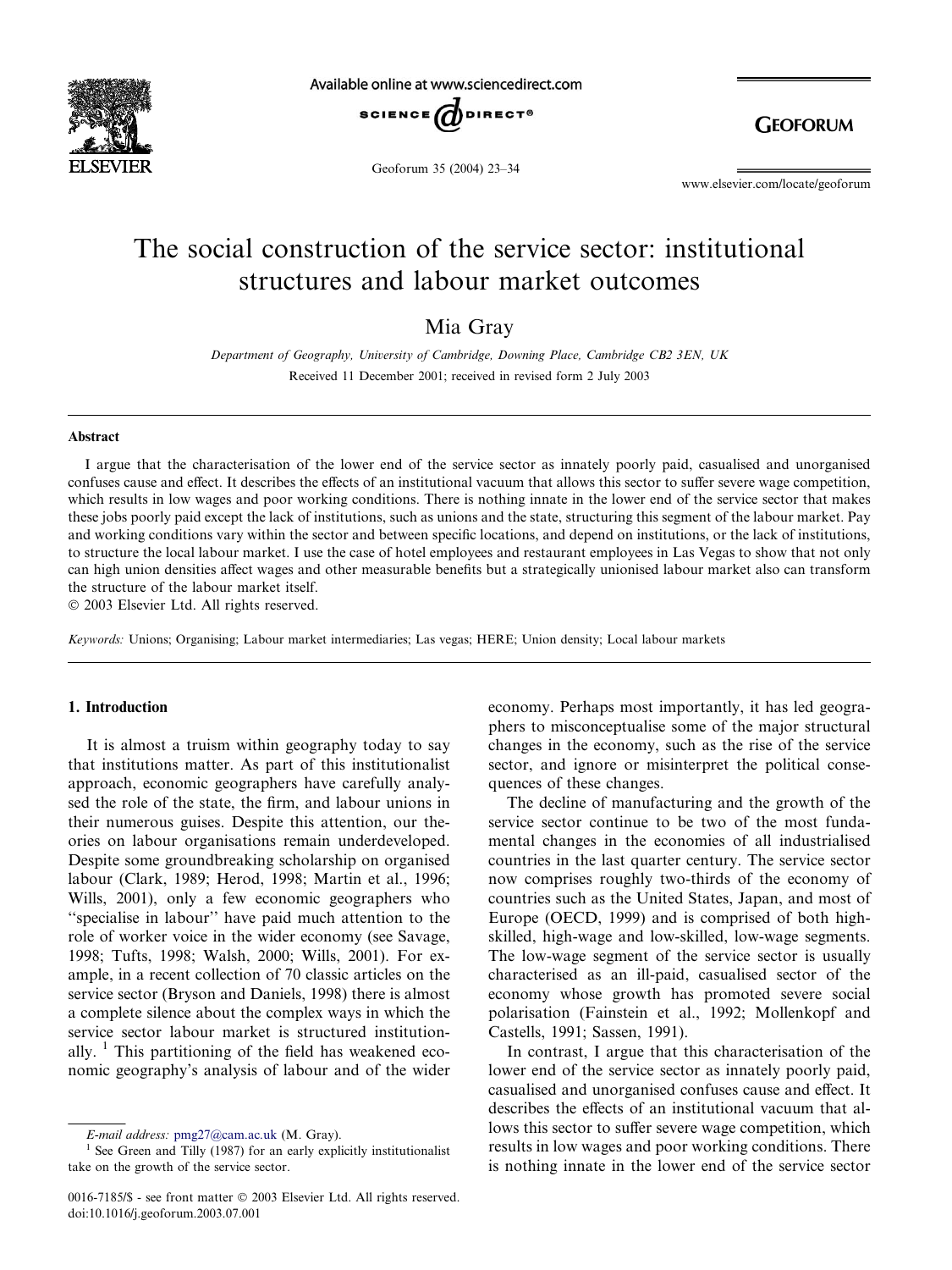that makes these jobs poorly paid except the lack of institutions, such as unions and the state, structuring this segment of the labour market. Pay and working conditions are not a simple function of industry type–– of course much of the lower end of the service sector is poorly paid, as are parts of the manufacturing sector. Instead, pay and working conditions vary within the sector and between specific locations, and depend on institutions, or the lack of institutions, to structure the local labour market. As such, this paper argues that the current broad characterisation of the lower end of the service sector as poorly paid, casualised and unorganised is partly a social construction––and that recognition of this is important for theory-building, public debate and social policy.

The basic argument of this paper is that whether the service sector produces good or bad jobs is not an inherent characteristic of the sector, but rather a consequence of how this portion of the labour market is institutionally structured in a specific place. The structure of the labour market depends on public policies involving fair labour practices and immigration and, critically, the organisation of workers. First, this paper will address the nature of the service sector and the misconceptions surrounding the low-wage service sector, emphasising the extent to which geographers have naturalised the poor pay and conditions found in this part of the sector by ignoring the institutional context. Secondly, the paper will examine efforts by the hotel employees and restaurant employees (HERE) in the US to unionise the ''hospitality'' sector and to structure the labour market through institutional innovations.

### 2. Conceptions and misconceptions of services

It is now widely accepted that the burgeoning growth of the service sector, and the corresponding decline in manufacturing, is one of the most significant economic changes to industrialised nations in the last 30 years. However, despite the wide academic attention that has accompanied the growth of the service sector, there is surprisingly little consensus about what comprises the service sector or, indeed, how we might actually study it (Bryson and Daniels, 1998; Glasmeier and Howland, 1994). Although this paper will not explore the debate about the extent of growth in services or the blurred boundaries between the service and manufacturing sectors,  $2$  a basic question remains over how we treat a sector that is characterised by little internal cohesion. The service sector consists of a diverse set of occupations including lawyers, accountants, consultants, software designers, office cleaners, cashiers, and fast food

workers––occupations that display vast differences in pay, status, stability, educational requirements, where and how work is performed, and often, who performs it. Statistically, this disparate group of occupations is lumped together simply as an accounting convenience. Traditionally, services are conceptualised as a residual category that results from the subtraction of agriculture, mining, construction, utilities, and manufacturing industries from the total economy. Ironically, however, the only thing many services have in common is their exclusion from the above categories.

However, despite this lack of cohesion, many scholars use the growth of the service sector to uncritically support claims about the ascendancy of the information society, knowledge economy, or new economy (Burton-Jones, 1999; Coyle, 1997, 2001; Leadbeater, 1999). For example, Burton-Jones (1999) argues that the structural shifts experienced by OECD countries are leading to a post-industrial, knowledge-based economy where value is embedded in intangible and symbolic knowledgebased resources. In the same vein, Coyle (1997) argues that services epitomise the modern economy because of their dematerialised and weightless qualities. Both authors highlight the growth of services to support their arguments regarding the decline of the manufacturingbased economy and the alleged extraordinary economic properties of the ''new economy''.

However, the ''new economy'' literature, while celebrating the phenomenal growth of the service sector, often downplays the issues surrounding the distribution of benefits and risks associated with the new economic structure.  $3$  As Beck (1992) argues, the increased flexibility in firm structure and labour markets results in increased insecurity for all workers—at the high paid and low paid ends of the spectrum. Jobs in the service sector are increasingly characterised by fragmentation and destandardisation. Carnoy et al. (1997) argue that this insecurity is itself unevenly spread throughout the labour market depending on a worker's position in the labour market. They examine different groups of temporary workers in Silicon Valley and find that while highly skilled and well-paid temporary workers enjoy the numerous assignments and breaks associated with destandardised work, lower-skilled and poorly-paid workers find the same factors stressful and difficult to negotiate. This shows that similar types of restructuring can be interpreted as beneficial flexibility for those in the top end of the service-oriented labour market, but simultaneously equated with increased insecurity and anxiety for those in lower-end service jobs (Allen and Henry, 1997).

Perhaps equally important as a consideration of the unequal allocation of risks in the service sector is an

<sup>&</sup>lt;sup>2</sup> See Harrison (1994), Sayer (1997), Sayer and Walker (1992). <sup>3</sup> See Carnoy (2000) and Reich (2000) for notable exceptions.